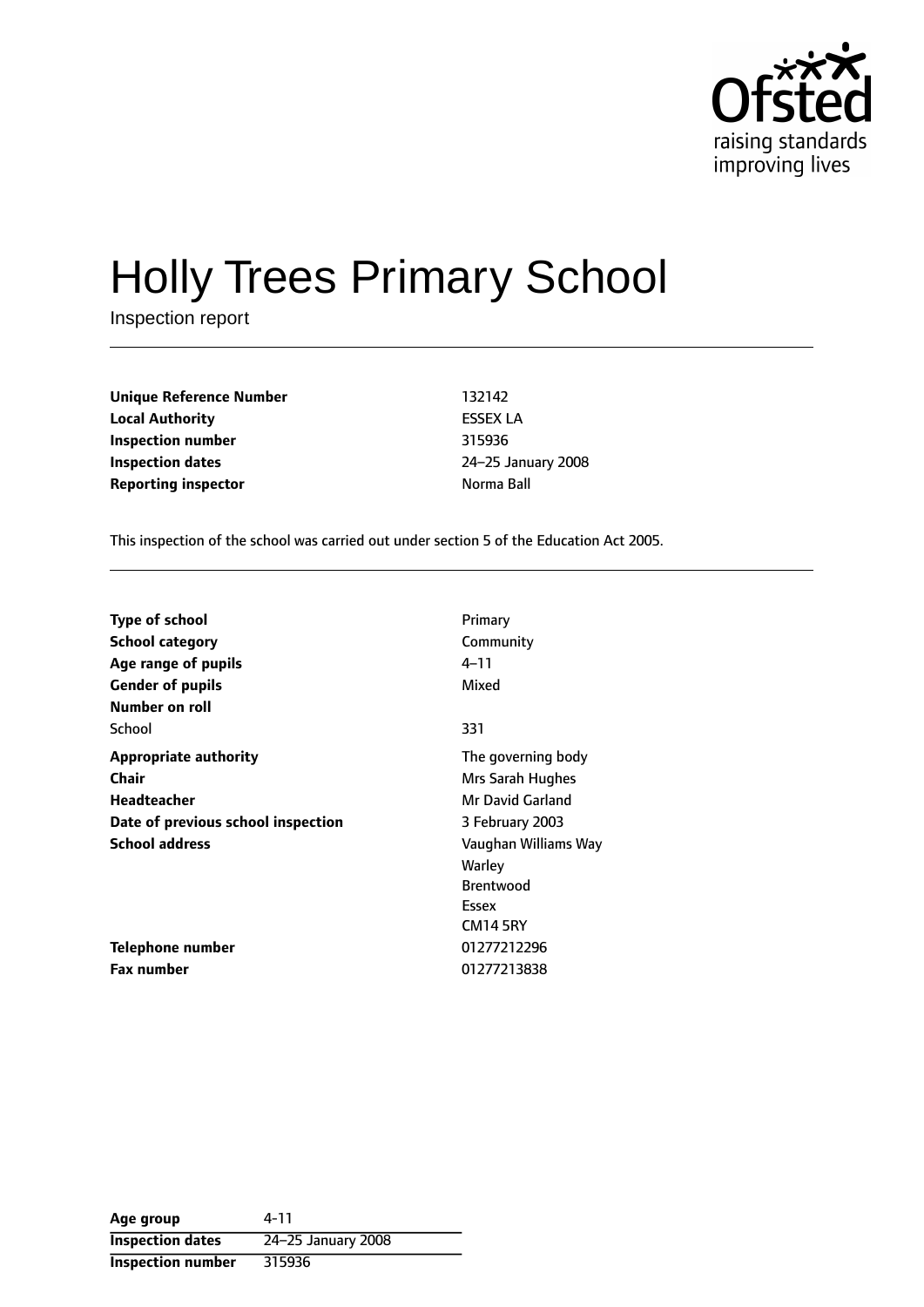.

© Crown copyright 2008

#### Website: www.ofsted.gov.uk

This document may be reproduced in whole or in part for non-commercial educational purposes, provided that the information quoted is reproduced without adaptation and the source and date of publication are stated.

Further copies of this report are obtainable from the school. Under the Education Act 2005, the school must provide a copy of this report free of charge to certain categories of people. A charge not exceeding the full cost of reproduction may be made for any other copies supplied.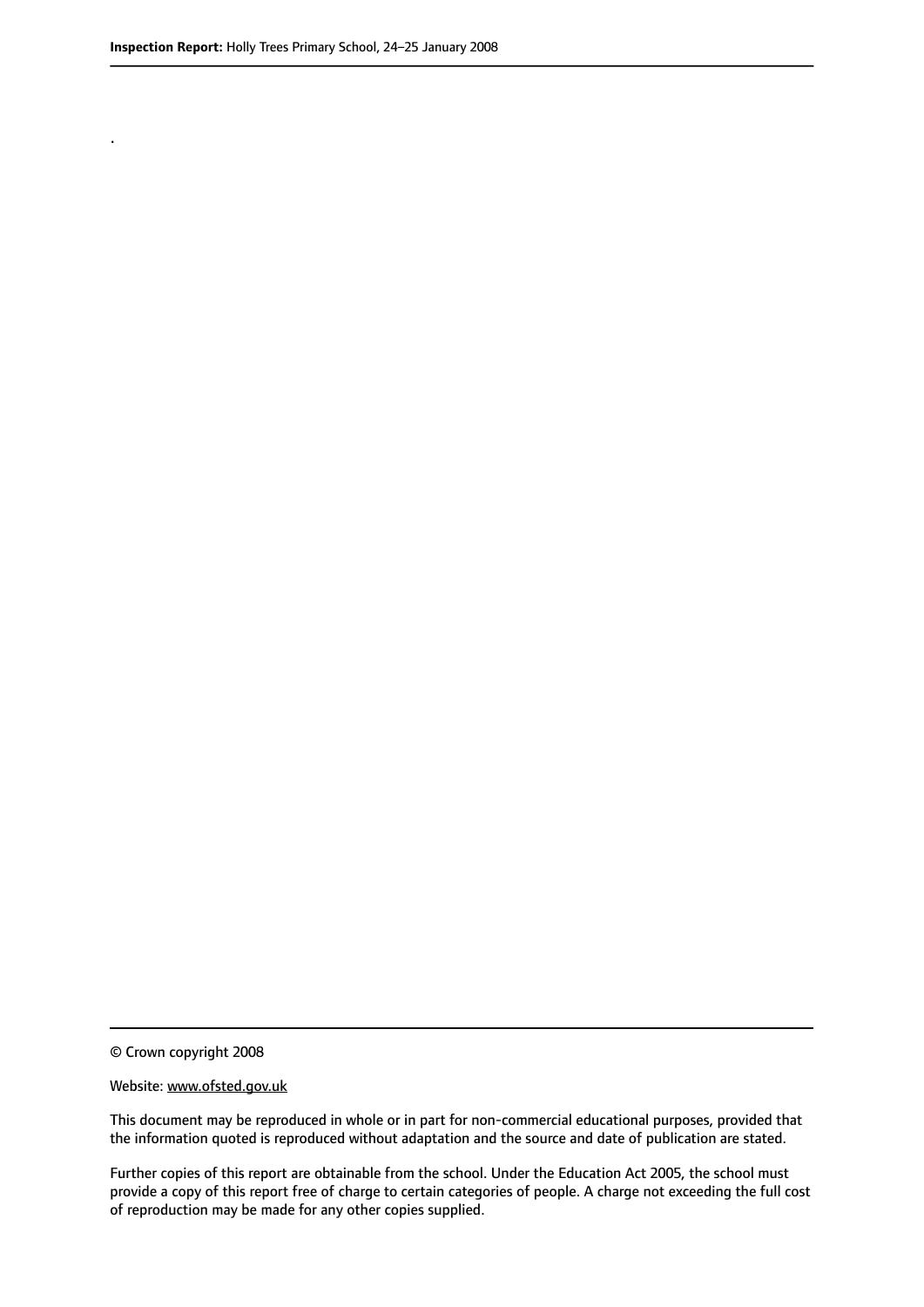# **Introduction**

The inspection was carried out by three Additional Inspectors.

### **Description of the school**

This is a larger than average primary school. The school is located in a prosperous residential area but also draws pupils from less advantaged areas. The number of pupils eligible for free school meals is broadly average. About one fifth of all pupils come from minority ethnic backgrounds. The proportion of pupils who speak English as an additional language and may require support in learning to speak English when they arrive at the school is also average. A significant number of pupils join or leave the school at different times. The school holds the Investors in People and Inclusion Quality Mark.

#### **Key for inspection grades**

| Grade 1 | Outstanding  |
|---------|--------------|
| Grade 2 | Good         |
| Grade 3 | Satisfactory |
| Grade 4 | Inadequate   |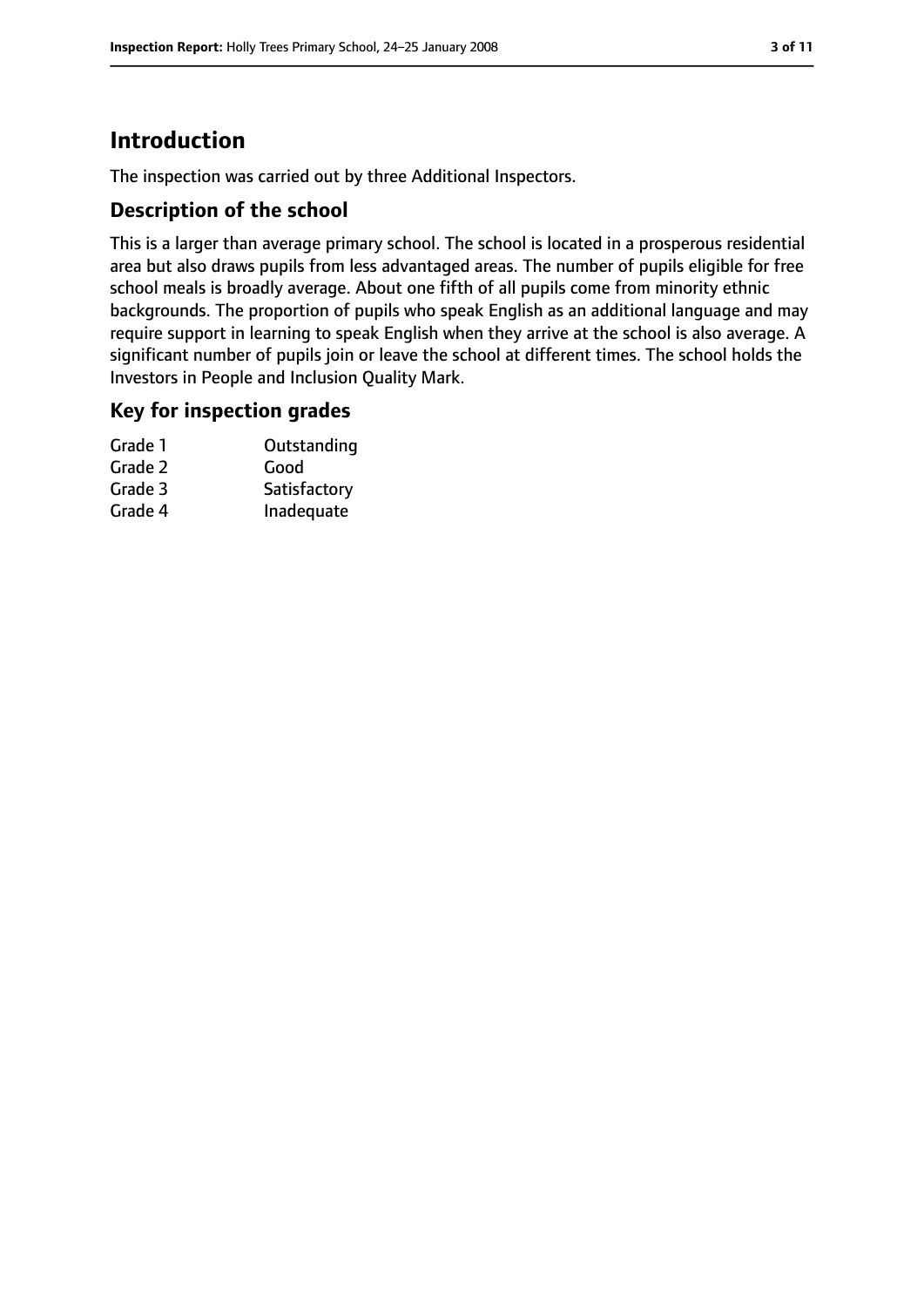# **Overall effectiveness of the school**

#### **Grade: 2**

Holly Trees is a good school that provides a safe and very supportive environment in which pupils flourish. The special qualities of each pupil are recognised and valued. Most parents and pupils hold the school in high regard and parents are pleased that their children enjoy learning. One parent said, 'This is a good school with committed teachers who care about their pupils' and a pupil described it as 'a happy school where you learn a lot'. Achievement is good and standards are improving. At the end of Year 6, standards in English are above the national average and in mathematics and science, they are in line with the national picture. The school is now working to ensure that attainment in mathematics and science is improved by closer monitoring of teaching, learning and assessment in these subjects. Pupils make good progress in light of the below average levels they have on entry. Children get off to a good start in the Foundation Stage because of the good teaching, care and support they get from adults. Although there are a good range of activities planned in class, opportunities are missed in developing a full range of teacher-led and child-initiated activities in the outside play area.

Throughout the school, pupils' personal development is extremely good. Pupils behave very well and show great enjoyment in learning because they are happy in school and feel valued. They are clear on how to be safe and recognise that what they do affects others. Pupils have an outstanding understanding of healthy living and regularly help catering staff plan healthy meals, grow vegetables in the grounds and join in games and sports clubs enthusiastically. Their personal development is considerably extended by the excellent contribution that they make to the local community in a range of social, sporting, charitable and cultural events. Throughout the school pupils do equally well regardless of their background or ability and they are well equipped for the next stage in their education. All pupils receive an extremely high level of support and guidance, including the many pupils who enter the school throughout the year. The good quality teaching pupils receive is reflected in the enthusiastic approach most pupils have to learning. Teaching support assistants are used well to help pupils with learning difficulties and/or disabilities and those whose first language is not English. The work pupils do is carefully assessed and their progress monitored. This information is used well to keep pupils informed about how well they are doing and give them targets to help them improve their work.

The headteacher provides outstanding leadership and management sharing with all staff a clear vision for the school which is leading to year-on-year improvement. The recent innovation in creating management teams promotes amongst all staff a shared responsibility for the monitoring and development of areas of the school's work. Management teams are still developing and exploring their roles and range of responsibilities. There is a clear focus on teaching and learning and providing a supportive learning environment in which the needs of all pupils are known and met effectively, which results in their growth in confidence. A culture of self-reflection and careful monitoring has led to improvement in pupils' progress. Areas for improvement identified in the last report have been successfully addressed. Governors know the school well, give it good support and are effective critical friends. The school recognises there is still more work to be done and has a good capacity to improve further.

## **Effectiveness of the Foundation Stage**

#### **Grade: 2**

Children's learning and development are good in relation to their starting points. Due to the priority staff place on developing personal, social and emotional skills, children make particularly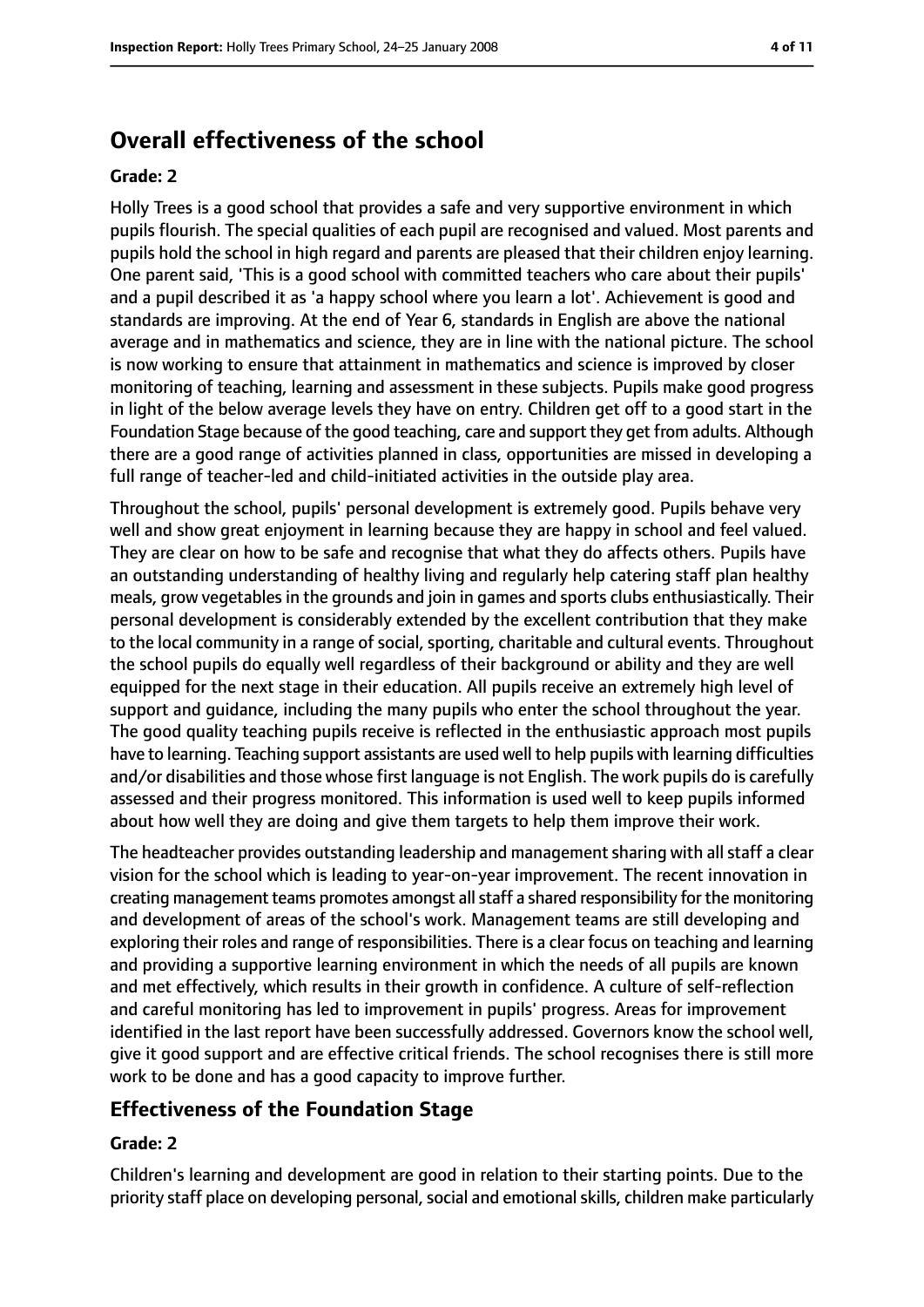good progress in these areas. This helps them to behave well and enjoy all areas of learning. Children settle well because routines are clear and they respond enthusiastically to the expectations of staff. They work well together, learn how to take turns and listen to others when they are speaking. Staff are also successful in developing children's learning in other areas so that by the time they enter Year 1, most are securely working within the expected early learning goals. New strategies have been introduced to help develop children's weaker areas of language, literacy and communication. Staff provide a good range of teacher-focussed activities and times when children can play without close direction. There are, however, insufficient opportunities and resources for children to work outside across all areas of learning.

### **What the school should do to improve further**

- Ensure the effectiveness of the newly reorganised leadership teams to promote improved standards through rigorous monitoring of teaching, learning and assessment, particularly in mathematics and science in Years 3 to 6.
- Improve planning and resources in the Foundation Stage to extend the range of learning experiences for children outside.

# **Achievement and standards**

#### **Grade: 2**

Pupils make good progress during their time in school and this includes pupils with learning difficulties and/or disabilities and those from minority ethnic backgrounds. The majority of pupils attain standards that are a little below average by the time they enter Year 1. At the end of Year 2 standards have improved and are broadly average. Pupils continue to make good progress through the junior classes and at the end of Year 6 standards are average when compared to those nationally in mathematics and science. As a result of the careful focus on improving writing, standards attained in English are above average. Overall, boys' attainment is lower than that of girls and the school is focusing with care on developing more confidence amongst boys to help them improve their work. The impact of this initiative is not yet known but early signs are positive. Careful support is provided for pupils who join the school after Reception to help them achieve as well as other pupils. Progress in lessons was judged to be good during the inspection.

# **Personal development and well-being**

#### **Grade: 1**

The school is an extremely harmonious community. Relationships at every level are very positive. Pupils behave extremely sensibly and safely because they learn to respect and care for each other well. Any small instances of excitable behaviour are very well managed. Parents are especially pleased their children like school and are encouraged to develop very good personal and social skills. One parent said, ''My children love going to school and it is a pure pleasure to see'. There is a very strong emphasis on keeping healthy with good opportunities for physical activity. Responsibilities are accepted with pride and pupils undertake important roles such as school councillors with dignity. All aspects of pupils' spiritual, moral, social and cultural development are outstanding. They have a good understanding of their own culture, and enjoy learning about other faiths and life styles around the world. The vast majority of pupils attend school punctually and regularly and attendance is well monitored. Overall attendance is good.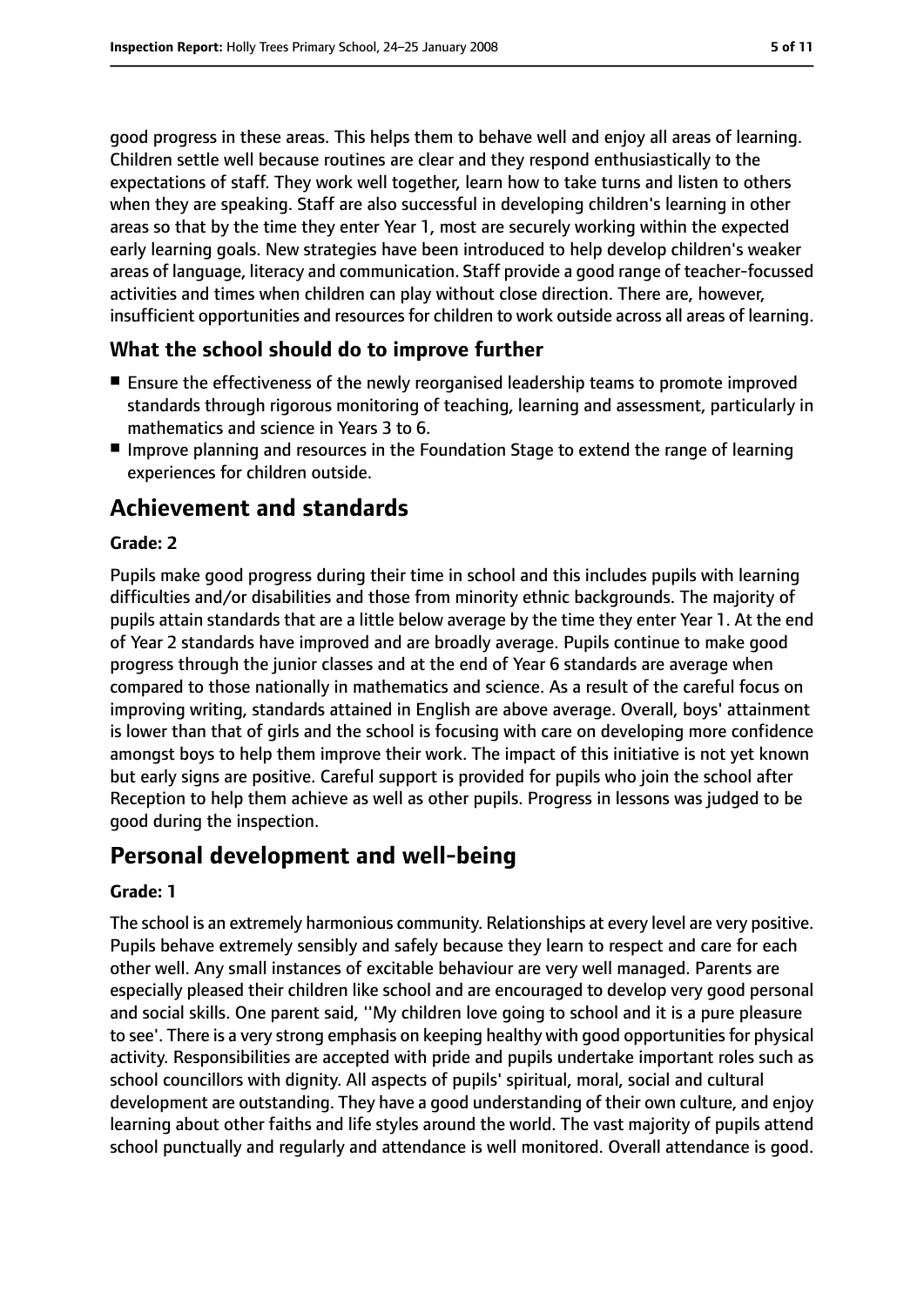# **Quality of provision**

# **Teaching and learning**

#### **Grade: 2**

Teachers' good relationships with pupils and their use of a range of effective teaching methods promote enjoyment and good learning. Planning is generally good. Through careful assessment of pupils' abilities and progress, teachers have a clear understanding of what they want pupils to learn and share this with them. Consequently, pupils are clear about what they are doing and learning. This helps them to gain confidence to attempt new activities and also ask for help if necessary. Teaching assistants give good support to individuals or groups of pupils that enhances their progress but in some lessons insufficient use is made of the adult expertise during whole class sessions. Strong features of the good teaching also include opportunities for pupils to discuss in pairs or groups. This develops their speaking and listening skills well and ensures that they are all fully involved. Pupils' work is regularly marked; the quality and effectiveness of this is variable but is improving.

#### **Curriculum and other activities**

#### **Grade: 2**

The curriculum is well planned, has good coverage of all subjects and so provides pupils with a good range of interesting work. The provision for information and communication technology (ICT) is good because mobile sets of laptops are used very effectively in all classes to provide pupils with good opportunities to carry out research as well as develop their ICT skills. Links between subjects are well developed in literacy but need to be expanded in other subject areas, particularly in mathematics and science. Planning ensures that blocks of work lead towards special events adding greatly to the interest and motivation pupils feel. A good example of this was the history presentation for parents by Year 6 on their work on Britain since 1930 which took place during the inspection. Personal, social and health education has a high profile in the school and its effectiveness can be seen in the pupils' growing confidence. A strong feature of the curriculum is the rich and varied programme of visits and visitors to the school who enrich the learning experiences of pupils.

#### **Care, guidance and support**

#### **Grade: 1**

Staff assess pupils' needs very well and assign a high priority to their care. Procedures to safeguard pupils are rigorous. Pupils' personal development is very well monitored so that all pupils, including those with learning difficulties and/or disabilities, as well as those for whom English is an additional language, make good progress. New pupils, including those who join at different times in the year, are sensitively integrated into the school. The school provides a wide range of support to the whole family including guiding parents on how to support their children'slearning at home. Guidance in their learning is very good. Pupil's progressis monitored regularly and effectively and this is reflected in targets helping pupils to identify the next steps in their learning and help them make better progress.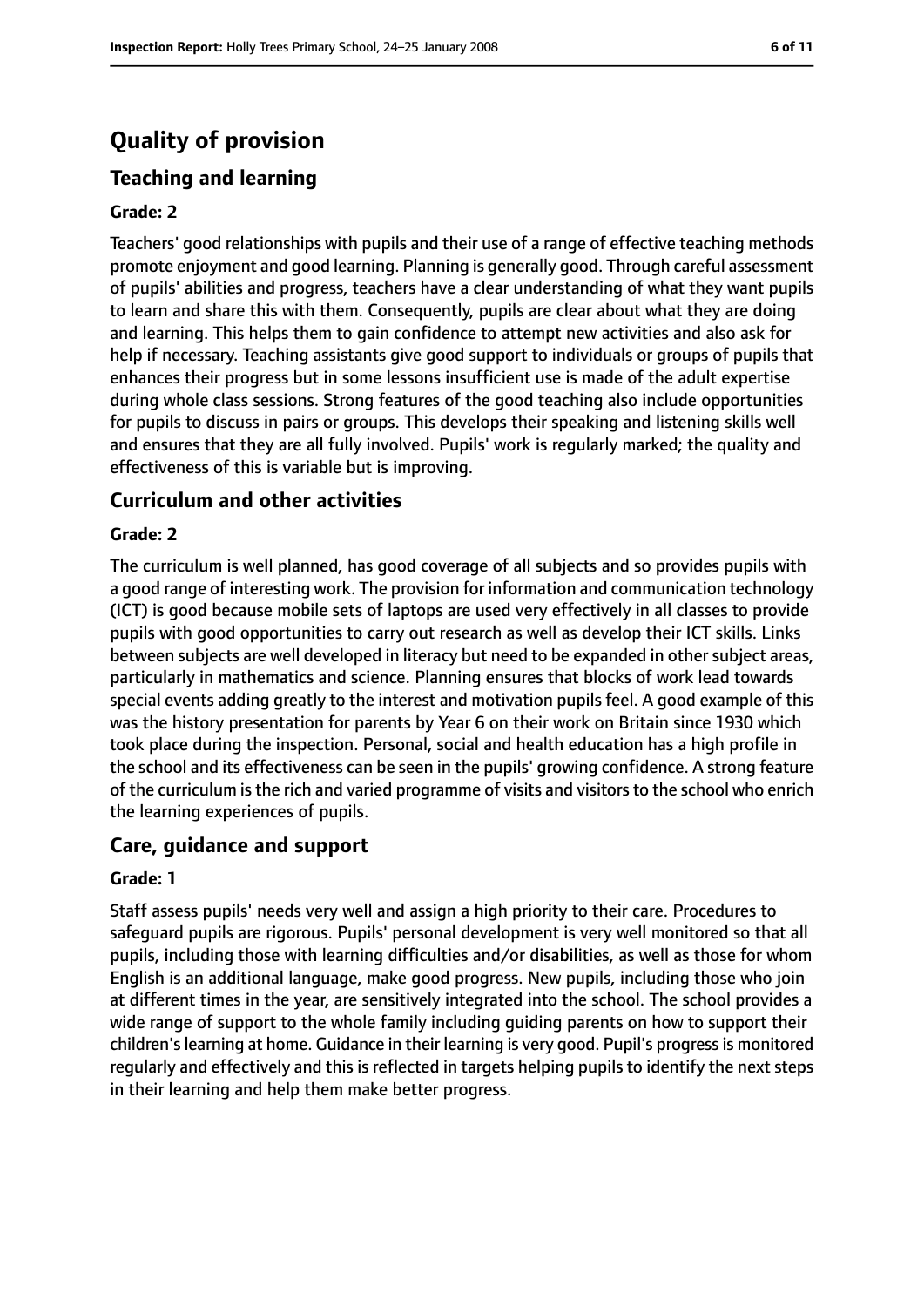# **Leadership and management**

#### **Grade: 2**

The headteacher shows excellent leadership by setting out a clear vision for the school and giving strong direction. He is particularly effective in developing a staff team who share his keen sense of purpose and want to do the best for the children in their care. This results in pupils' excellent care and personal development. Pupils make good progress because clear, challenging targets are set and effective teaching promotes good learning. A new leadership and management structure provides opportunities for all staff to be fully involved in school improvement and the raising of standards. Too little time has passed for the impact of this to be seen, but early signs are promising, for example, in the improvement of teaching and learning. Good systems are in place to check how well the school is doing and identify what it could do better. These have been instrumental in the good improvement since the last inspection. Governors support the school well through their visits and work in committees. They have a good understanding of the school's strengths and areas for improvement and have the confidence and knowledge to enquire about standards and how these could be improved. The majority of parents support the school and are happy about the range of opportunities provided.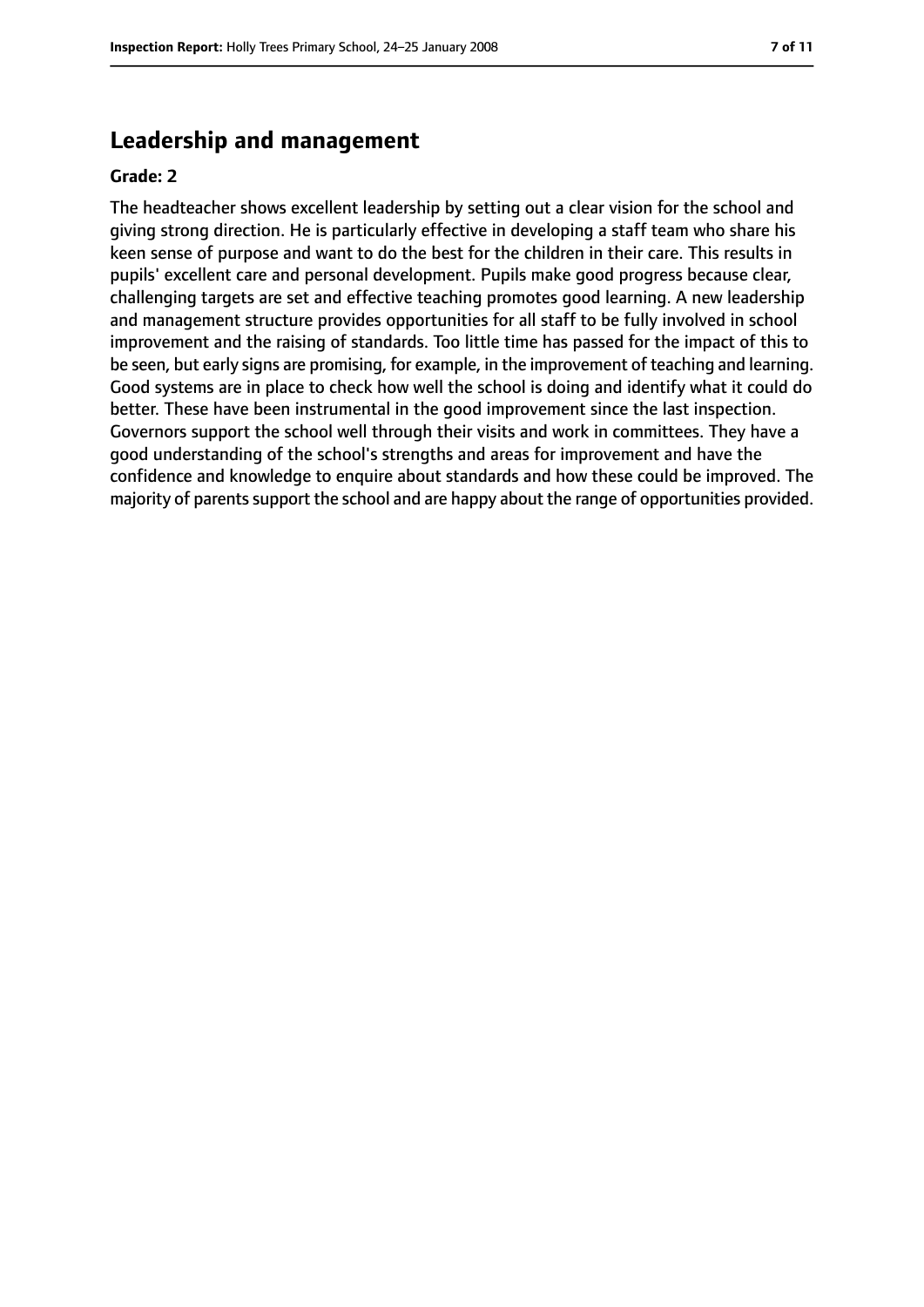**Any complaints about the inspection or the report should be made following the procedures set out in the guidance 'Complaints about school inspection', which is available from Ofsted's website: www.ofsted.gov.uk.**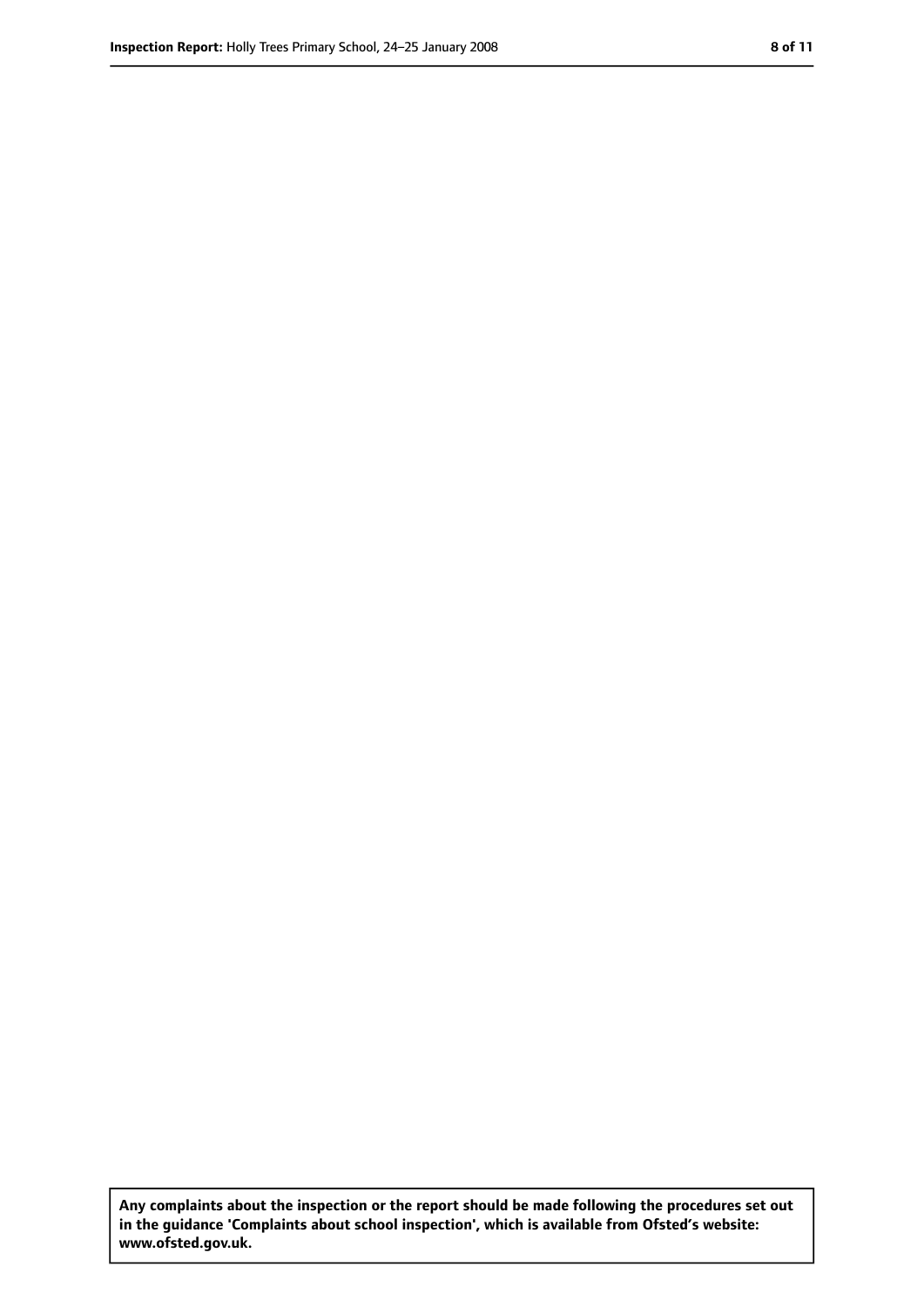#### **Annex A**

# **Inspection judgements**

| $^{\backprime}$ Key to judgements: grade 1 is outstanding, grade 2 good, grade 3 satisfactory, and | <b>School</b>  |
|----------------------------------------------------------------------------------------------------|----------------|
| arade 4 inadequate                                                                                 | <b>Overall</b> |

# **Overall effectiveness**

| How effective, efficient and inclusive is the provision of education, integrated<br>care and any extended services in meeting the needs of learners? |     |
|------------------------------------------------------------------------------------------------------------------------------------------------------|-----|
| Effective steps have been taken to promote improvement since the last<br>inspection                                                                  | Yes |
| How well does the school work in partnership with others to promote learners'<br>well-being?                                                         |     |
| The effectiveness of the Foundation Stage                                                                                                            |     |
| The capacity to make any necessary improvements                                                                                                      |     |

#### **Achievement and standards**

| How well do learners achieve?                                                                               |  |
|-------------------------------------------------------------------------------------------------------------|--|
| The standards <sup>1</sup> reached by learners                                                              |  |
| How well learners make progress, taking account of any significant variations between<br>groups of learners |  |
| How well learners with learning difficulties and disabilities make progress                                 |  |

### **Personal development and well-being**

| How good is the overall personal development and well-being of the<br>learners?                                  |  |
|------------------------------------------------------------------------------------------------------------------|--|
| The extent of learners' spiritual, moral, social and cultural development                                        |  |
| The extent to which learners adopt healthy lifestyles                                                            |  |
| The extent to which learners adopt safe practices                                                                |  |
| How well learners enjoy their education                                                                          |  |
| The attendance of learners                                                                                       |  |
| The behaviour of learners                                                                                        |  |
| The extent to which learners make a positive contribution to the community                                       |  |
| How well learners develop workplace and other skills that will contribute to<br>their future economic well-being |  |

### **The quality of provision**

| How effective are teaching and learning in meeting the full range of the<br>learners' needs?          |  |
|-------------------------------------------------------------------------------------------------------|--|
| How well do the curriculum and other activities meet the range of needs<br>and interests of learners? |  |
| How well are learners cared for, quided and supported?                                                |  |

 $^1$  Grade 1 - Exceptionally and consistently high; Grade 2 - Generally above average with none significantly below average; Grade 3 - Broadly average to below average; Grade 4 - Exceptionally low.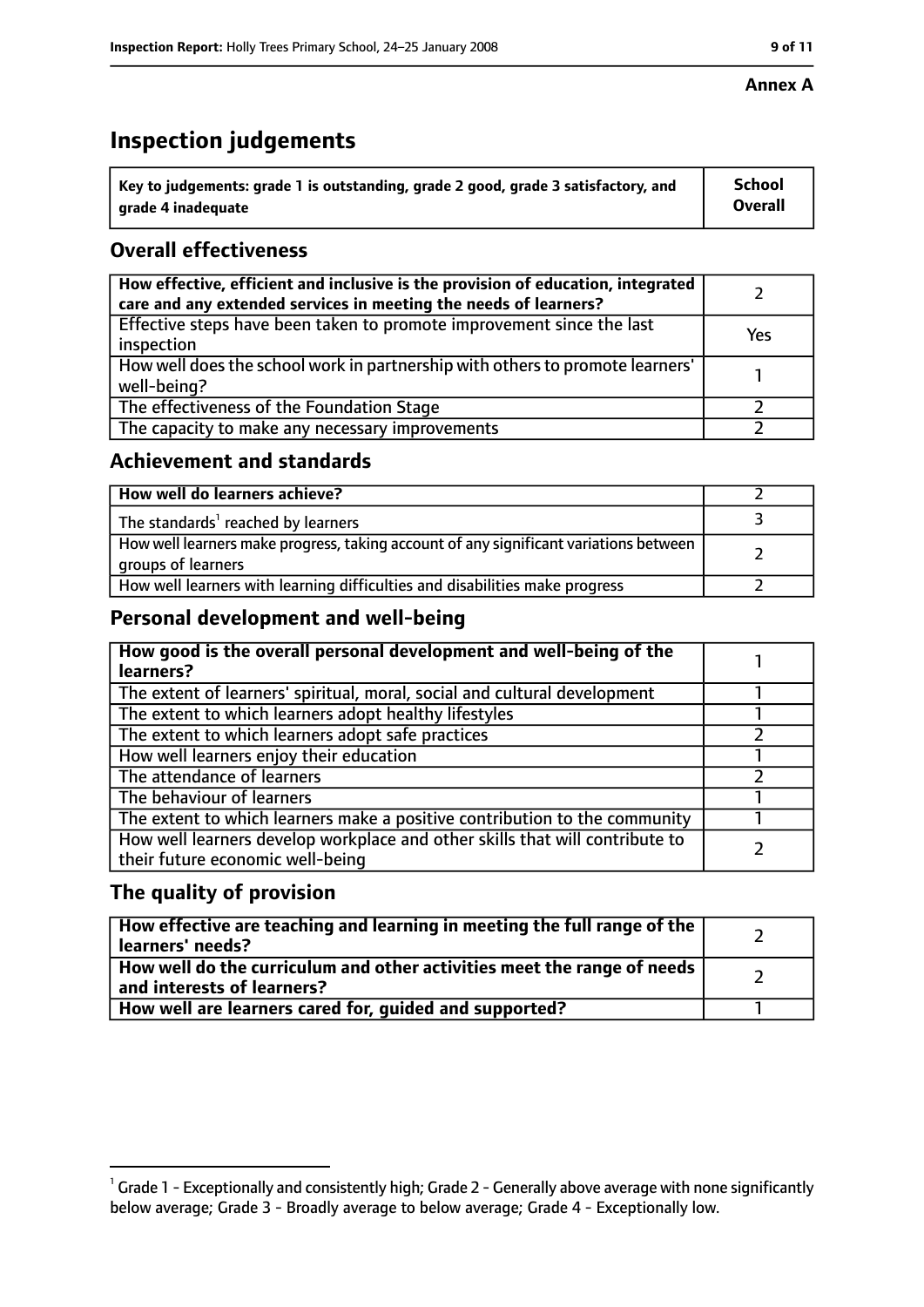# **Leadership and management**

| How effective are leadership and management in raising achievement<br>and supporting all learners?                                              |           |
|-------------------------------------------------------------------------------------------------------------------------------------------------|-----------|
| How effectively leaders and managers at all levels set clear direction leading<br>to improvement and promote high quality of care and education |           |
| How effectively leaders and managers use challenging targets to raise standards                                                                 |           |
| The effectiveness of the school's self-evaluation                                                                                               |           |
| How well equality of opportunity is promoted and discrimination tackled so<br>that all learners achieve as well as they can                     |           |
| How effectively and efficiently resources, including staff, are deployed to<br>achieve value for money                                          |           |
| The extent to which governors and other supervisory boards discharge their<br>responsibilities                                                  |           |
| Do procedures for safequarding learners meet current government<br>requirements?                                                                | Yes       |
| Does this school require special measures?                                                                                                      | <b>No</b> |
| Does this school require a notice to improve?                                                                                                   | No        |